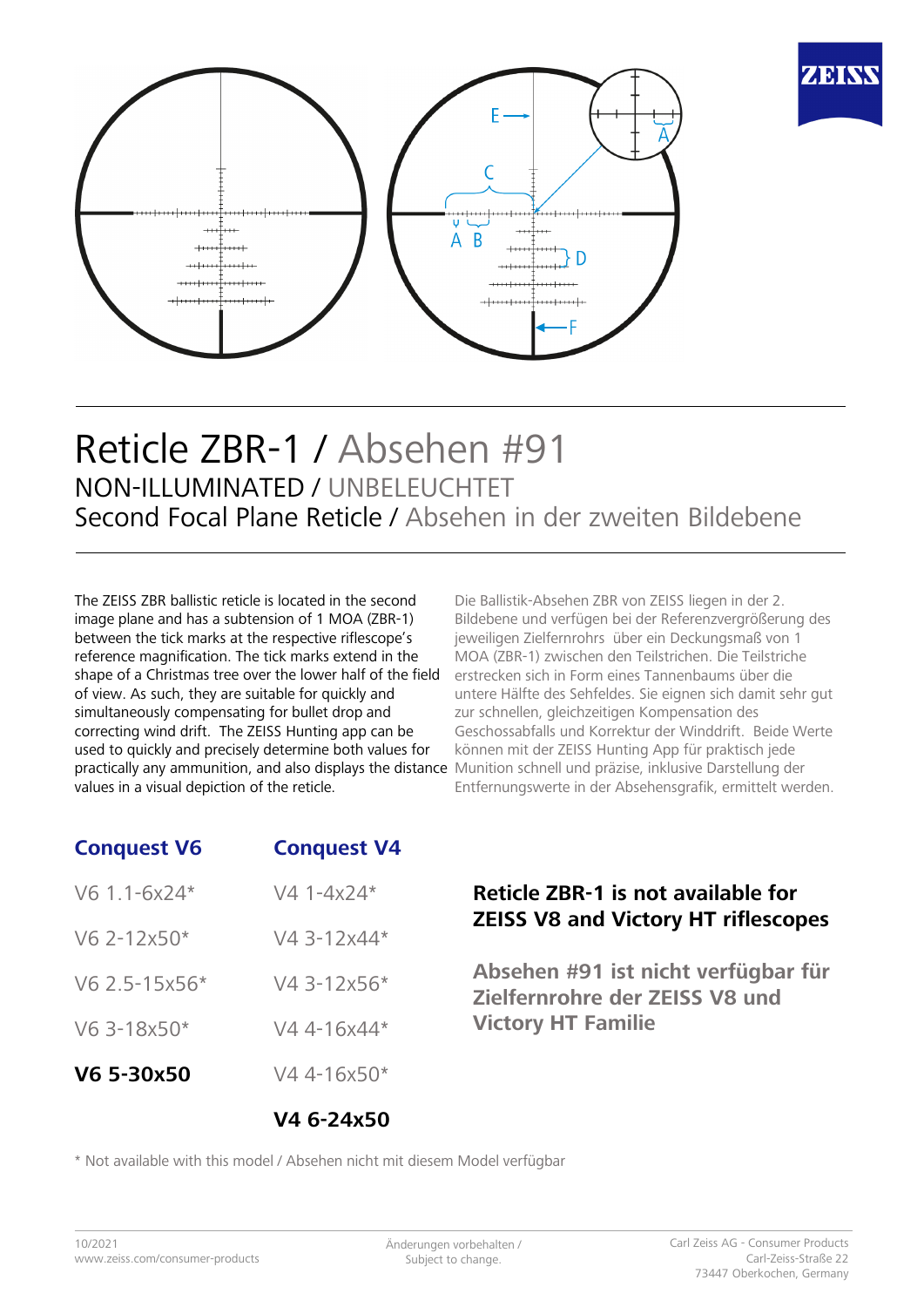# Coverage / Deckungsmaße

1 MoA =  $1/60^{\circ}$  = 0,2909 mrad = 1,047 inch / 100 yds = 29,09 mm / 100 m

| <b>Conquest V6</b>                                                                                    |                                            | 5x                   | 10x                  | 15x                | 20x                | 25x                | 30x                |
|-------------------------------------------------------------------------------------------------------|--------------------------------------------|----------------------|----------------------|--------------------|--------------------|--------------------|--------------------|
| A: Line Spacing /<br>A: Strichabstand                                                                 | <b>MOA</b><br>inch / 100 yds<br>cm / 100 m | 5.0<br>5.2<br>14.5   | 2.5<br>2.6<br>7.3    | 1.7<br>1.7<br>4.8  | 1.3<br>1.3<br>3.6  | 1.0<br>1.0<br>2.9  | 0.8<br>0.9<br>2.4  |
| B: Distance between the<br>horizontal stop lines<br><b>B: Abstand der</b><br>waagerechten Haltelinien | <b>MOA</b><br>inch / 100 yds<br>cm / 100 m | 20.0<br>20.9<br>58.2 | 10.0<br>10.5<br>29.1 | 6.7<br>7.0<br>19.4 | 5.0<br>5.2<br>14.5 | 4.0<br>4.2<br>11.6 | 3.3<br>3.5<br>9.7  |
| C: Bar Opening /<br>C: Balkenöffnung                                                                  | <b>MOA</b><br>inch / 100 yds<br>cm / 100 m | 200<br>209<br>582    | 100<br>105<br>291    | 67<br>70<br>194    | 50<br>52<br>145    | 40<br>42<br>116    | 33<br>35<br>97     |
| D: Distance between the<br>vertical subdivisions<br>D: Abstand der senkrechten<br>Unterteilungen      | <b>MOA</b><br>inch / 100 yds<br>cm / 100 m | 25.0<br>26.2<br>72.7 | 12.5<br>13.1<br>36.4 | 8.3<br>8.7<br>24.2 | 6.3<br>6.5<br>18.2 | 5.0<br>5.2<br>14.5 | 4.2<br>4.4<br>12.1 |
| E: Line Thickness /<br>E: Strichstärke                                                                | <b>MOA</b><br>inch / 100 yds<br>cm / 100 m | 0.5<br>0.5<br>1.5    | 0.3<br>0.3<br>0.7    | 0.2<br>0.2<br>0.5  | 0.1<br>0.1<br>0.4  | 0.1<br>0.1<br>0.3  | 0.1<br>0.1<br>0.2  |
| F: Bar Thickness /<br>F: Balkenstärke                                                                 | <b>MOA</b><br>inch / 100 yds<br>cm / 100 m | 3.5<br>3.7<br>10.2   | 1.8<br>1.8<br>5.1    | 1.2<br>1.2<br>3.4  | 0.9<br>0.9<br>2.5  | 0.7<br>0.7<br>2.0  | 0.6<br>0.6<br>1.7  |

| <b>Conquest V4</b>                                                                               |                                            | 6x                   | 10x                  | 15x                | 20x                | 24x                |
|--------------------------------------------------------------------------------------------------|--------------------------------------------|----------------------|----------------------|--------------------|--------------------|--------------------|
| A: Line Spacing /<br>A: Strichabstand                                                            | <b>MOA</b><br>inch / 100 yds<br>cm / 100 m | 4.0<br>4.2<br>11.6   | 2.4<br>2.5<br>7.0    | 1.6<br>1.7<br>4.7  | 1.2<br>1.3<br>3.5  | 1.0<br>1.0<br>2.9  |
| B: Distance between the<br>horizontal stop lines<br>B: Abstand der<br>waagerechten Haltelinien   | <b>MOA</b><br>inch / 100 yds<br>cm / 100 m | 16.0<br>16.8<br>46.5 | 9.6<br>10.1<br>27.9  | 6.4<br>6.7<br>18.6 | 4.8<br>5.0<br>14.0 | 4.0<br>4.2<br>11.6 |
| C: Bar Opening /<br>C: Balkenöffnung                                                             | <b>MOA</b><br>inch / 100 yds<br>cm / 100 m | 160<br>168<br>465    | 96<br>101<br>279     | 64<br>67<br>186    | 48<br>50<br>140    | 40<br>42<br>116    |
| D: Distance between the<br>vertical subdivisions<br>D: Abstand der senkrechten<br>Unterteilungen | <b>MOA</b><br>inch / 100 yds<br>cm / 100 m | 20.0<br>20.9<br>58.2 | 12.0<br>12.6<br>34.9 | 8.0<br>8.4<br>23.3 | 6.0<br>6.3<br>17.5 | 5.0<br>5.2<br>14.5 |
| E: Line Thickness /<br>E: Strichstärke                                                           | <b>MOA</b><br>inch / 100 yds<br>cm / 100 m | 0.4<br>0.4<br>1.2    | 0.2<br>0.3<br>0.7    | 0.2<br>0.2<br>0.5  | 0.1<br>0.1<br>0.3  | 0.1<br>0.1<br>0.3  |
| F: Bar Thickness /<br>F: Balkenstärke                                                            | <b>MOA</b><br>inch / 100 yds<br>cm / 100 m | 2.8<br>2.9<br>8.1    | 1.7<br>1.8<br>4.9    | 1.1<br>1.2<br>3.3  | 0.8<br>0.9<br>2.4  | 0.7<br>0.7<br>2.0  |